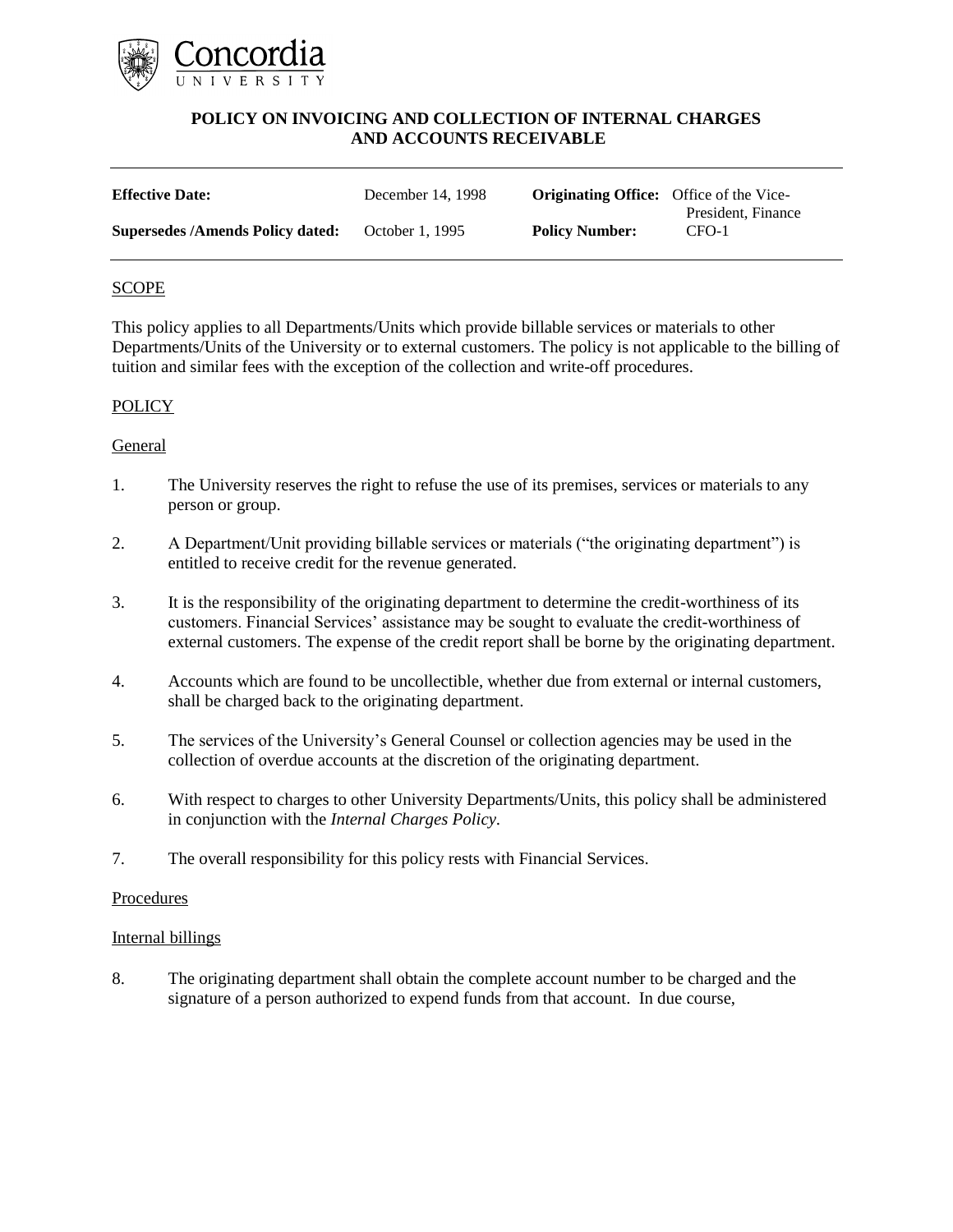

### Page 2 of 5

but not less than monthly, Financial Services shall be advised of the amounts and distribution numbers to be charged. The necessary accounting entries shall then be made.

- 9. The timeliness and accuracy of these charges are the responsibility of the originating department. To be recorded in a given month, all charges must be sent to Financial Services, in the proper format, no later than 3 (three) working days prior to the month-end.
- 10. In cases where the originating department is unable to invoice its internal customer for more than one consecutive month, the originating department shall inform the customer and Financial Services of this fact.
- 11. As noted in section 4 above, accounts that are found to be uncollectible shall be charged back to the originating department which shall be responsible for following-up on these charge-backs and for providing a new or corrected internal account number. These corrections must be clearly identified as such when submitted to Financial Services and must include the month of the originating transaction.
- 12. A Department, Centre or Laboratory that wishes to charge a research contract for the use of its facilities, computing services, materials, supplies, photocopies, printing or technical assistance, must prepare a memorandum addressed to the Research Funds Unit of Financial Services as set out below. Distribution of overhead revenue will depend on the timely receipt and accuracy of the information identified below, as well as compliance with these procedures:
	- a. The memorandum must itemize all goods or services that were used, indicate the hourly rate or value of such goods or services and the dates or period of time during which the usage took place. It must also indicate the contract account number to be charged and the Departmental, Centre or Laboratory account to be credited.
	- b. When the charges are for use of computing services or laboratory facilities, detailed log sheets must be attached to the memorandum. The log sheets must show the dates and times these facilities were used, the hourly rate to be charged to the contract, and the signature of the employee who worked on the contract. Log sheets may be obtained from the Industrial Liaison Unit of the Office of Research Services.
	- c. When the charges are for technical assistance, the name(s) of the employee(s) must be provided, as well as the hours worked on the contract, the hourly rate, and the dates during which this work took place.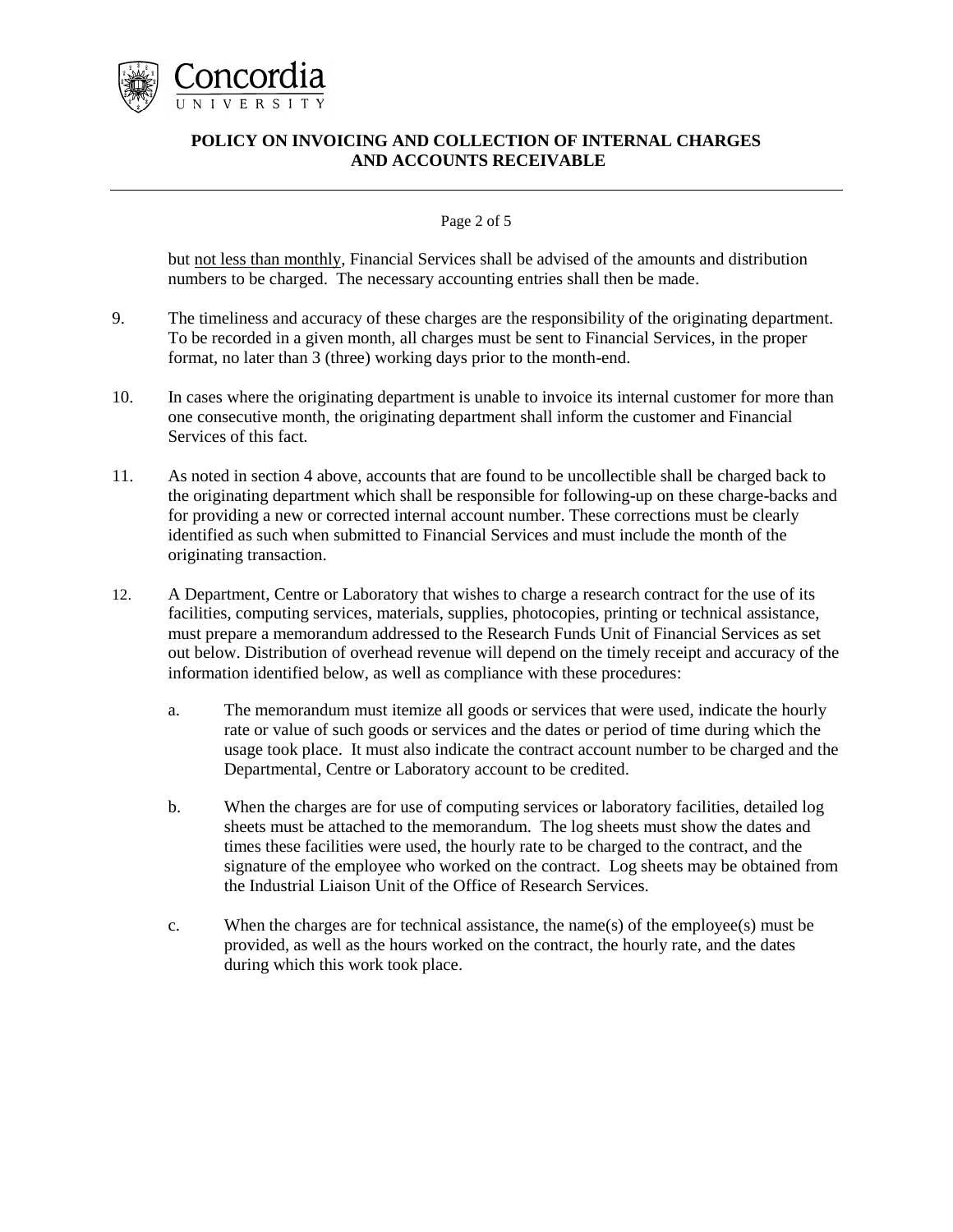

### Page 3 of 5

d. If a Department is to be credited, the memorandum must be signed by the Chair. If the funds are to be credited to a Centre or Laboratory account, the memorandum must be signed by the Unit Head responsible for the Centre or Laboratory and approved by the Department Chair. The principal investigator of the contract to be charged must also sign the memorandum, as proof of acceptance of the charges.

## External billings

- 13. If the originating department does its own invoicing, it is responsible for the collection of its accounts receivable. Financial Services shall maintain a control account in the general ledger to which the invoicing department must balance its outstanding accounts each month.
- 14. If the invoicing is done by Financial Services, the details of each billing are to be supplied to Financial Services by the originating department in a mutually agreeable form. Financial Services shall prepare and mail the necessary invoices and shall establish an appropriate accounting control procedure. The originating department shall be advised each month of all overdue accounts.

## Credit references

- 15. A credit-worthiness report from an independent credit-rating agency shall be obtained each time a new external customer is to be extended credit for more than \$5,000.00 per transaction or per fiscal year.
- 16. No credit shall be extended to customers who have overdue balances to the University by more than 60 days or who have previously defaulted on their debts to the University.

## Receipts and Invoices

- 17. All receipts and invoices shall be issued based upon a pre-determined series of numbers. A copy of the receipt or invoice shall be retained for subsequent review for a period of at least three years. Unissued or defaced copies of receipts and invoices shall also be retained in order to ensure completeness of the series of receipts and invoices.
- 18. All invoices, whether prepared by Financial Services or the originating department, must include, at a minimum, the following information:
	- a clear description of goods / services sold and date of transaction;
	- the date of invoice;
	- the date the amount owing is due;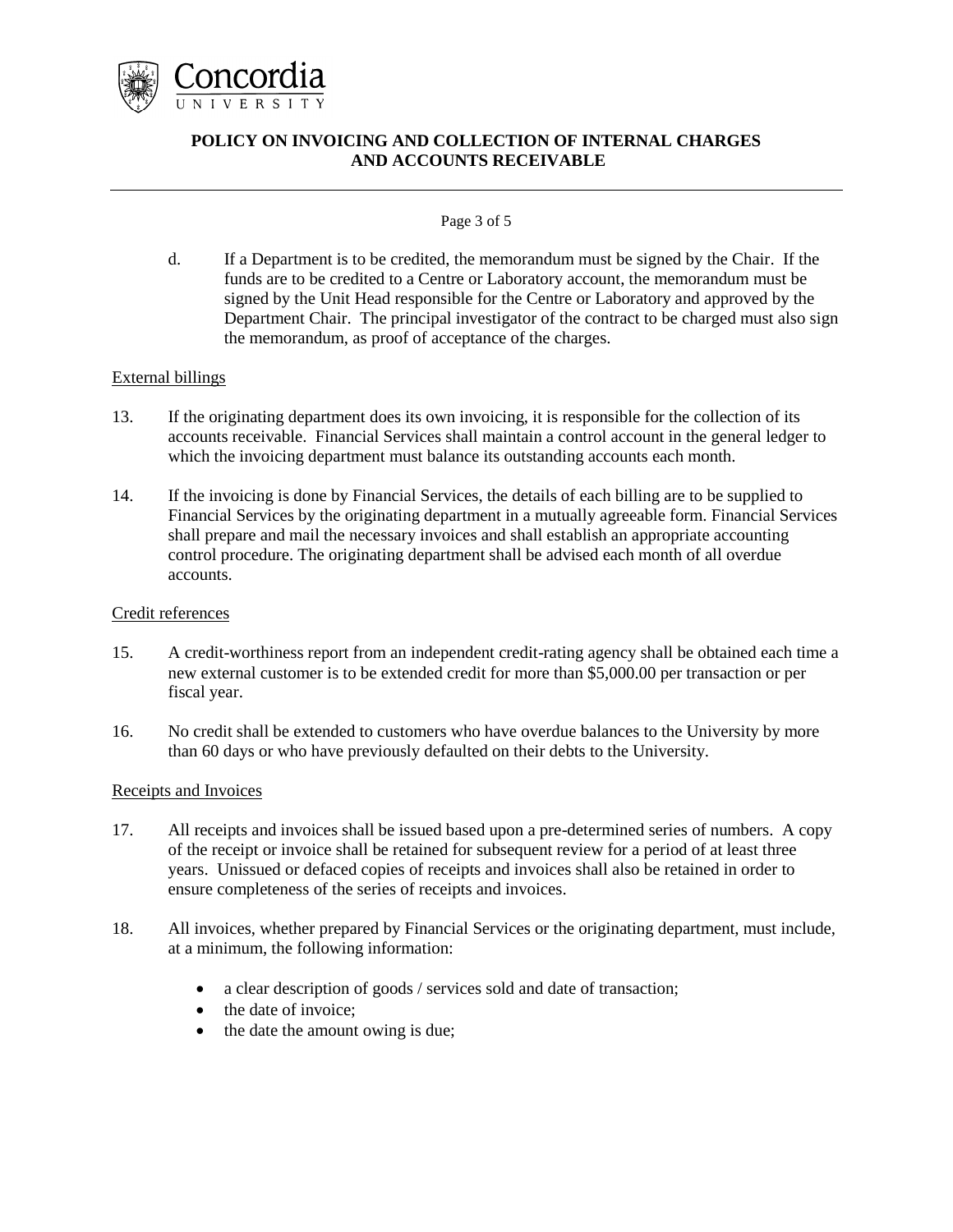

### Page 4 of 5

- a pre-numbered invoice number;
- the University's GST/QST registration number (if applicable);
- instructions to external customers that a copy of the invoice must accompany payment.
- 19. Invoices that remain outstanding as of year-end must be forwarded to Financial Services to be recorded in that fiscal year. Forwarding of this information shall comply with the general dates and guidelines provided by Financial Services in its year-end procedures.

## Banking of proceeds

- 20. All monies received shall be banked intact into bank accounts controlled by Financial Services. There shall be no separate bank accounts opened or controlled by individual Departments/Units.
- 21. All proceeds received are to be banked intact within three (3) working days of receipt and without any deduction for expenditures.

#### Interest on Overdue Balances

22. Interest shall be charged on overdue balances at prime plus three (3) percent.

### Normal Period of Credit

23. Unless otherwise agreed to in writing by the Vice-President, Finance, credit shall normally not be extended for more than 30 (thirty) days.

### Collection Procedures

- 24. Overdue external accounts shall be followed-up internally by the originating department or Financial Services for a maximum of 90 (ninety) days after the invoice date. During this maximum internal follow-up period, there must be at least two written reminders to the customer. At the end of the period of internal follow-up, the account shall be handed over to the University's General Counsel or to a collection agency.
- 25. Every 3 (three) years, a collection agency shall be appointed by the University through a competitive bidding process. The remuneration of the collection agency shall be based solely upon successful recovery of outstanding balances.